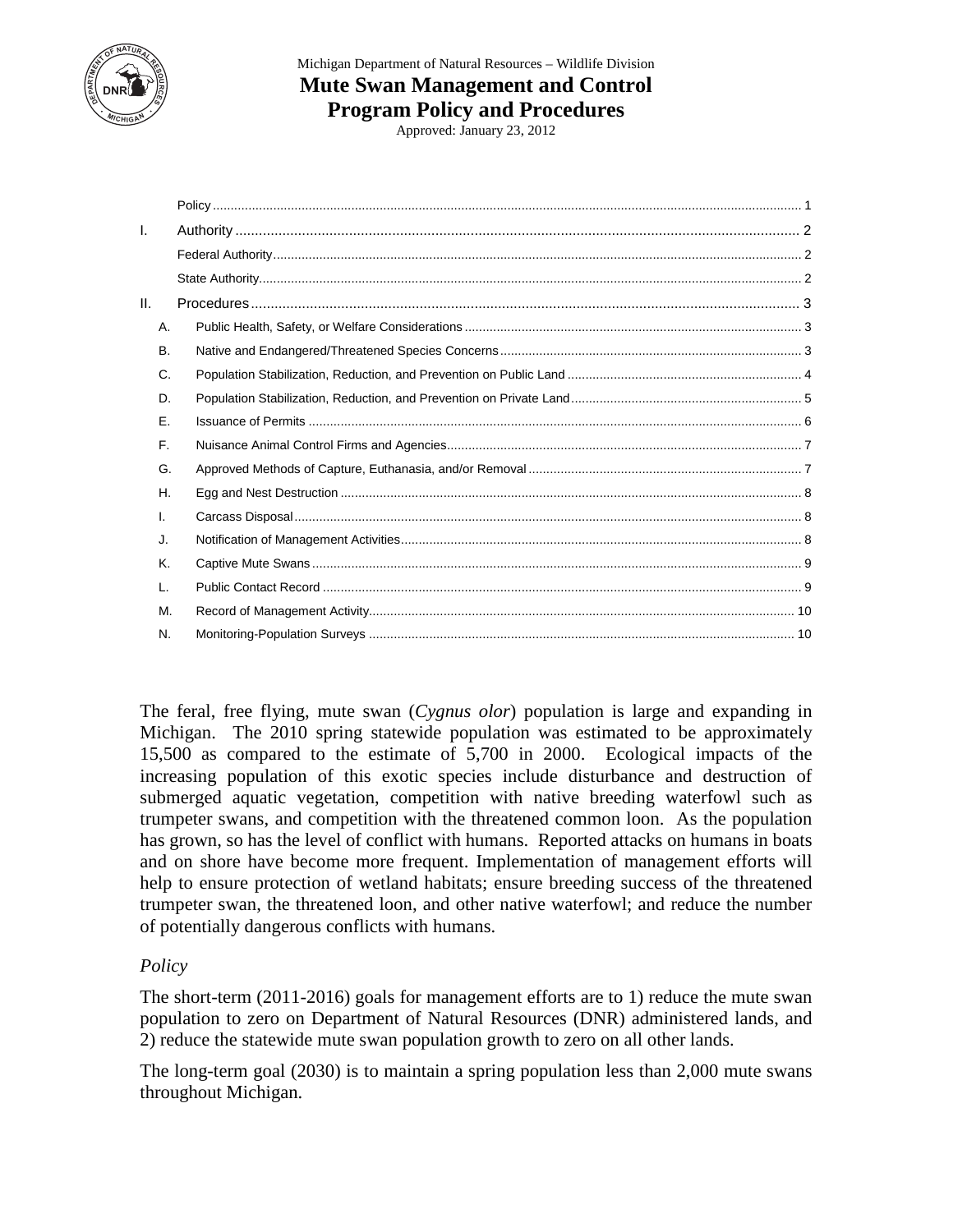This policy contains detailed procedures for the Wildlife Division (WLD) staff to manage mute swans, including issuance of permits to private landowners and other public agencies. Progress toward long- and short-term goals can be adequately assessed by the Michigan Spring Breeding Waterfowl Survey and trumpeter swan population estimates. The Wildlife Division Mute Swan Management and Control Program Policy and Procedures will be reviewed in 2016. However, the management program will be revised and updated as needed.

### **I. Authority**

### *Federal Authority*

On December 28, 2001 the United States Court of Appeals for the D.C. Circuit ruled that mute swans are migratory birds, which afforded them protection under the Migratory Bird Treaty Act (MBTA). Previously, mute swans were not protected under federal law, and their regulation was under the exclusive jurisdiction of the states. Protection of the mute swan was removed when the US Congress passed the Migratory Bird Treaty Reform Act in 2004. The act amends the original MBTA to state that it applies only to migratory bird species that are native to the United States or its territories. The Final List of Bird Species to Which the Migratory Bird Treaty Act Does Not Apply was published in the Federal Register March 15, 2005. **The federal government has no regulatory interest in mute swans.**

#### *State Authority*

The Department, under Public Act 451 of 1994, is empowered to "protect and conserve the natural resources of this state" [MCL 324.503 (1)]. In addition, MCL 324.40105 states, "All animals found in this state, whether resident or migratory and whether native or introduced, are the property of the people of the state, and the taking of all animals shall be regulated by the Department, as provided by law." Further, the Department has authority to issue orders determining the kinds of animals that may be taken and determining the animals or kinds of animals that are protected [MCL 324.40107 (1)].

The Department exercises its regulatory authority for mute swans through the Wildlife Conservation Order. The Wildlife Conservation Order specifically authorizes the following actions specifically for mute swans:

#### **9.1 Permitted acts; certain species.**

Sec. 9.1. (2) Mute swans and their eggs and nests may be taken by department personnel, and persons authorized by the department to control mute swans under one or more of the following situations:

- (a) To stabilize or reduce mute swan population levels or to prevent new populations of feral mute swans from being established in this state.
- (b) To prevent mute swans interference with the establishment, reestablishment, or reproductive success of native wildlife and with the establishment or reestablishment of native vegetation.
- (c) To prevent mute swans interference with the establishment, reestablishment, or reproductive success of endangered or threatened species.
- (d) To protect public health, safety, or welfare.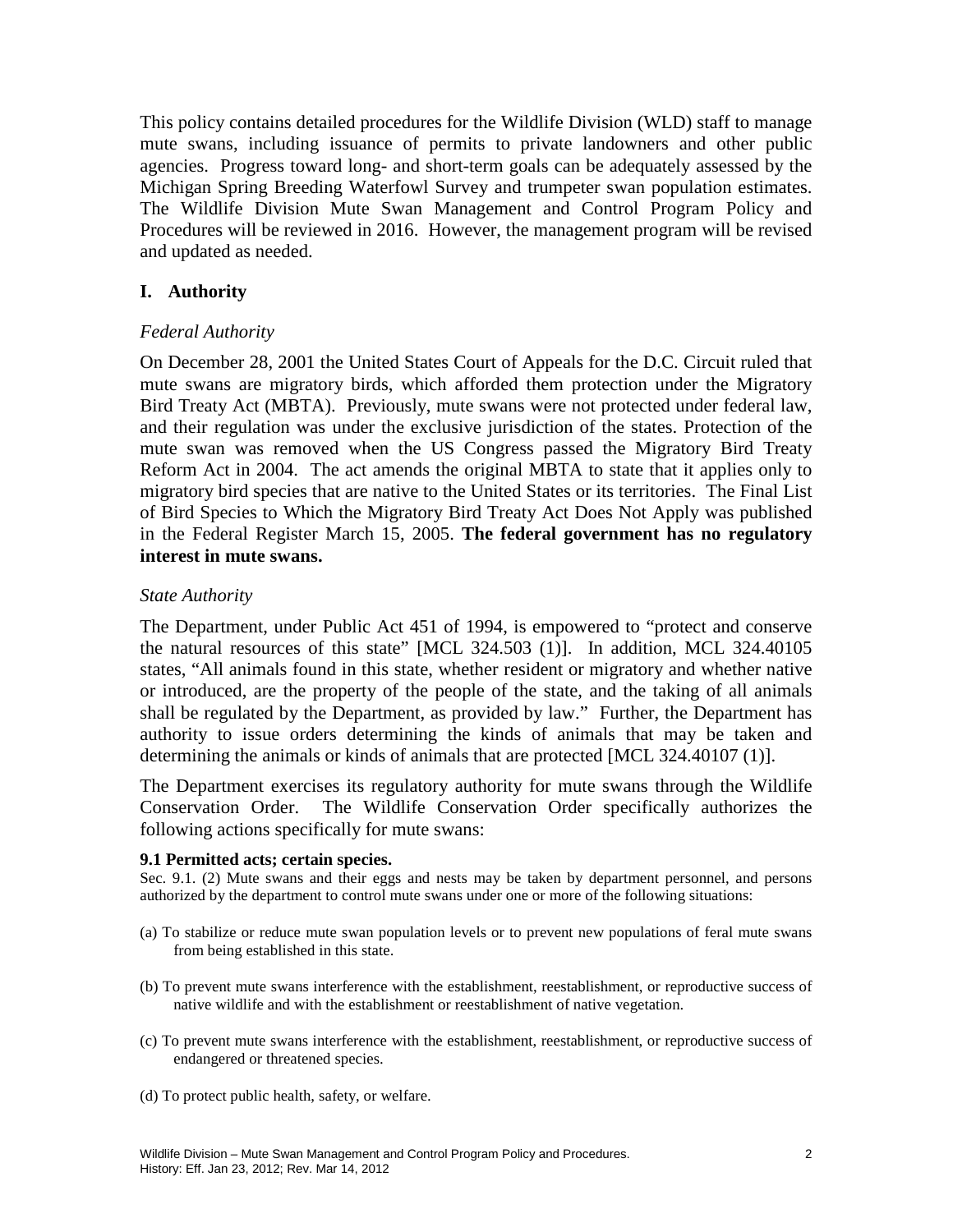(3) Mute swans taken as provided in this section shall not be released back into the wild in this state.

Other, related, regulatory authority for mute swans is provided in Section 5.51 (Damage and nuisance animal control permit, issuance) and Section 5.74a (Animals of special concern, possession, transportation and disposal) of the Wildlife Conservation Order.

### **II. Procedures**

#### A. Public Health, Safety, or Welfare Considerations

At any time, if mute swans are endangering or about to endanger public health, safety, or welfare, mute swans and their eggs and nests may be taken on public or private property:

- By DNR personnel,
- By local and state police agencies, or
- Under Department permit issued by the Wildlife Division (WLD) Regional Supervisor, their designee, or the Law Enforcement Division (LED) District Supervisor to local units of government, private citizens or a contracted nuisance animal control firm or agency.

#### B. Native and Endangered/Threatened Species Concerns

- 1. At any time, if conflicts on public or private lands occur involving threatened, endangered, and native species, mute swans and their eggs and nests may be taken on public or private property:
	- By DNR personnel,
	- By local and state police agencies, or
	- Under a Department permit issued by the WLD Regional Supervisor, their designee, or the LED District Supervisor to local units of government, private citizens or a contracted nuisance animal control firm or agency.
- 2. The number of swans removed under the permit shall be determined by the WLD Regional Supervisor, their designee, or the LED District Supervisor. If the permit authorizes take on private lands, the landowner shall be engaged in the determination of the management actions specified under the permit. The protection and conservation of threatened, endangered, or native plant and animal species shall be given precedence in the decision-making process.
- 3. A written report of the number of mute swans removed, the nest locations, the number of eggs destroyed or removed, and the total hatch for the year shall be submitted to the issuing office of the Department within 15 days of management activities by the person(s) to whom the permit was issued. Failure to comply with the reporting requirement will invalidate the permit issued under this policy.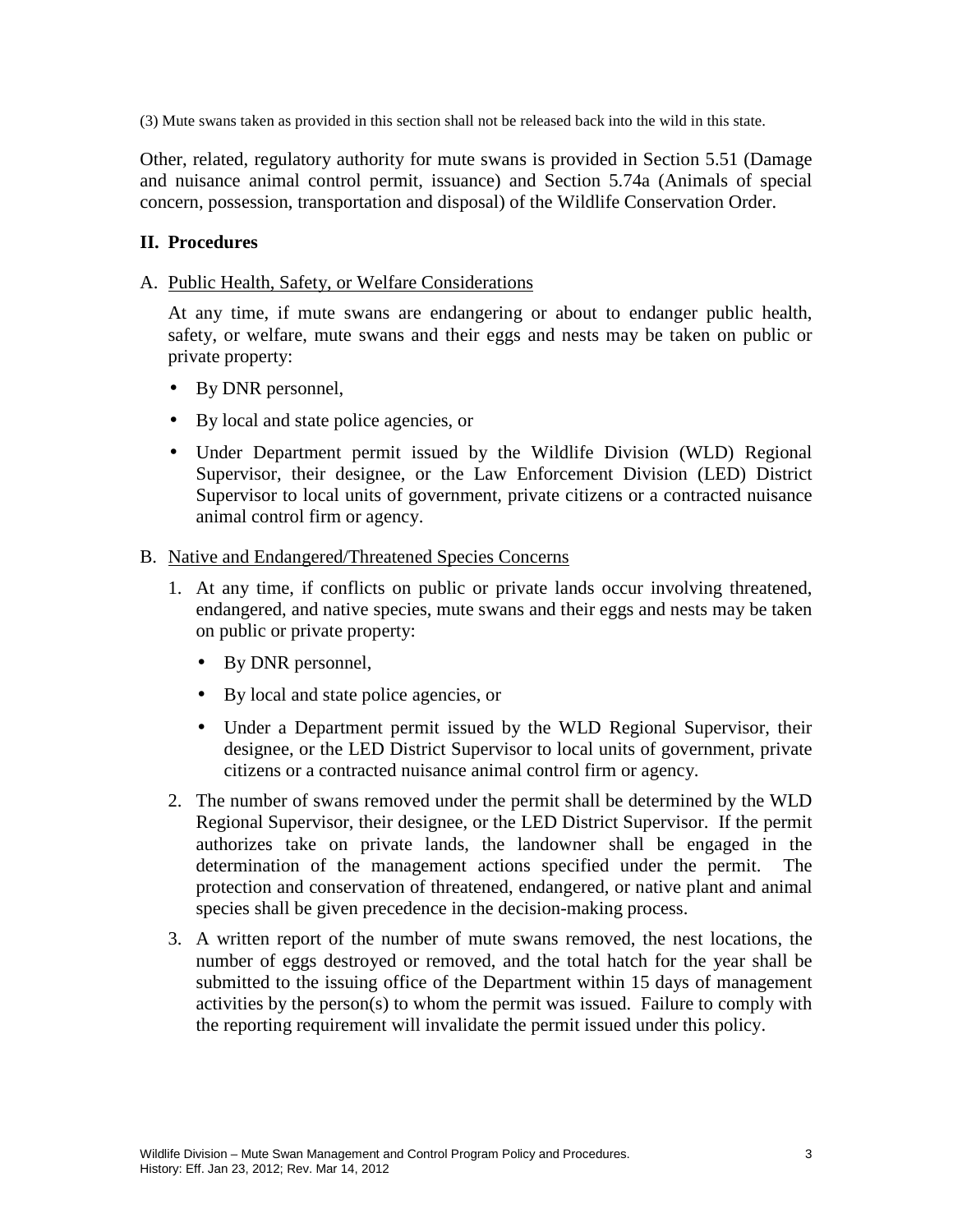#### C. Population Stabilization, Reduction, and Prevention on Public Land

To meet population goals and to prevent mute swan establishment and interference with the establishment, reestablishment or reproductive success of native wildlife and the establishment or reestablishment of native vegetation on public lands, mute swans may be removed (as outlined in **Section G**), nests destroyed, and eggs destroyed/removed (as outlined in Section H) under the following conditions:

1. WLD Administered Properties, State Parks, Recreation Areas, and Forest Lands

Mute swans will be managed on all WLD administered properties, state parks, recreation areas, and forest lands by DNR personnel or by a permitted nuisance animal control firm or agency, or individual.

2. Single County, Township and City Ownership, or National Park, Wildlife Refuge, and Forest Interest

Permit requests must be submitted in writing for mute swan removal by the land manager and illustrate alignment with area wildlife objectives. Permits will be issued by the WLD Regional Supervisor or their designee and will be valid for five years.

3. Multiple Township and City Ownership

Permit requests must be submitted in writing for mute swan removal by the land manager, illustrate alignment with area wildlife objectives, and accompany resolutions of consent from the affected municipal governments. Permits will be issued by the WLD Regional Supervisor or their designee and will be valid for five years.

#### a. Resolution

- i. When proposed control activities will affect more than one unit of municipal government with an interest in the waterbody, resolutions that approve mute swan management activities for the related areas must be obtained for each unit. Copies of the resolutions must be offered to the WLD Regional Supervisor with the application for a permit.
	- If resolutions for approval cannot be obtained for each impacted municipal governmental unit, but control activities can be confined to areas related to the consenting unit(s) as supported by resolution(s), then activities may proceed.
	- If the control activities cannot be confined to the areas related to the consenting city or township governmental unit(s), a resolution of support from the county commission can allow for control activities on the waterbody to take place.
- ii. Resolutions will be considered valid for 5 years as defined in Section E.
- 4. Reporting

A written report of the number of mute swans removed, the nest locations, the number of eggs destroyed or removed, and the total hatch for the year shall be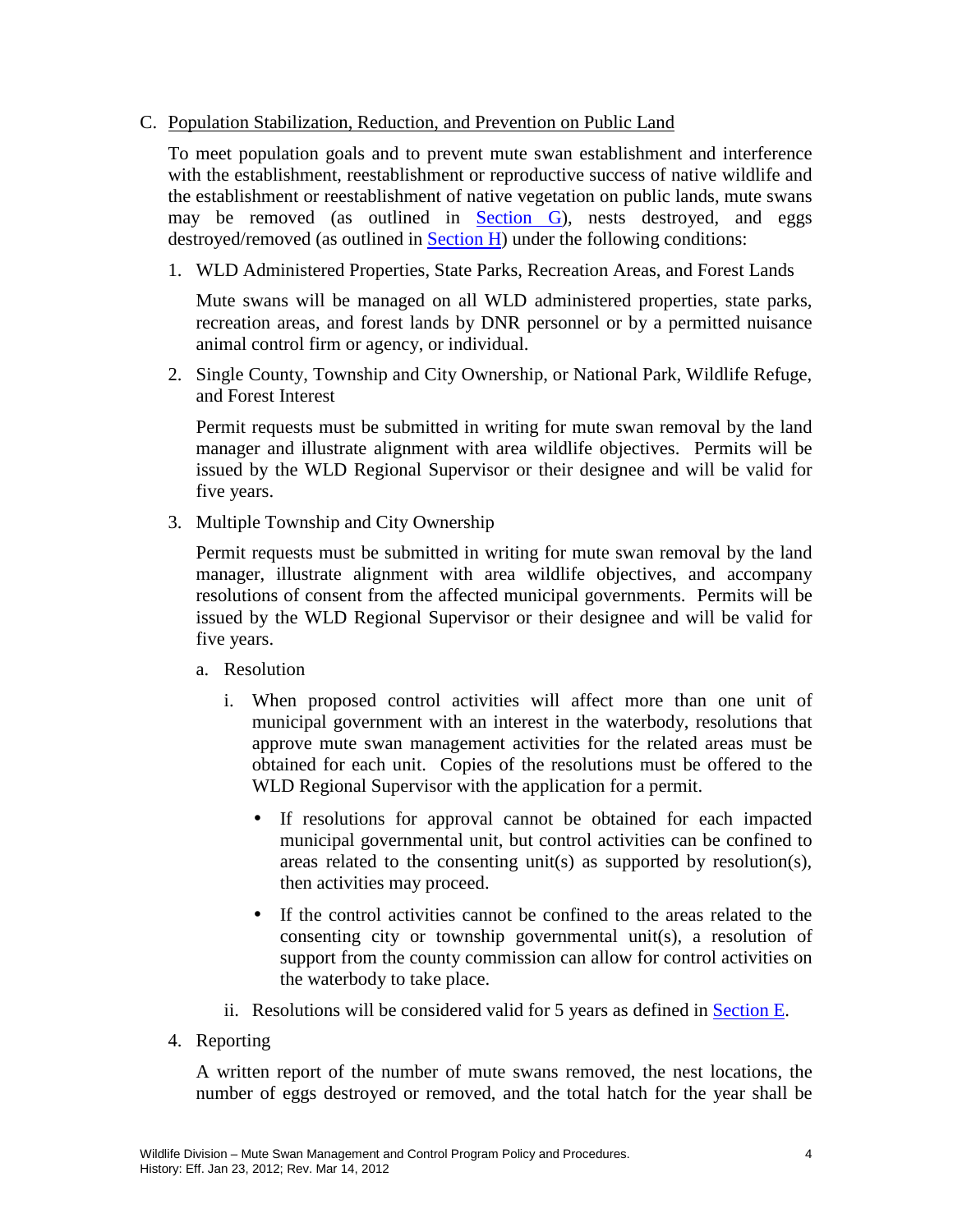submitted to the issuing office of the Department within 15 days of management activities by the person(s) to whom the permit was issued. Failure to comply with the reporting requirement will invalidate the permit issued under this policy.

### D. Population Stabilization, Reduction, and Prevention on Private Land

To stabilize population levels, to prevent new populations, and to prevent mute swan establishment and interference with the establishment, reestablishment or reproductive success of native wildlife and the establishment or reestablishment of native vegetation on private lands, mute swans may be removed (as outlined in Section G), nests destroyed, and eggs destroyed/removed (as outlined in Section H) under the following conditions:

1. Residential and Commercial Properties-Single Ownership/Sole Riparian Interest

When the lands encompassing a mute swan nest are owned by a single entity or when the waters utilized by mute swans are controlled by a single riparian, that owner or their designee may remove mute swans and their eggs and nests under permit issued by the WLD Regional Supervisor, their designee, or the LED District Supervisor.

2. Multiple Lakeshore and Riparian Landowners

When lands encompassing a mute swan nest are owned by multiple entities or when the waters utilized by mute swans are controlled by multiple riparian interests, mute swans and their eggs and nests may be removed under permit issued by the WLD Regional Supervisor, their designee, or the LED District Supervisor pursuant to the following:

#### a. Petition

- i. The lakeshore landowners, or lake association representing lakeshore landowners, or other riparian landowners must document the extent of the problem and must concur through a petition offered to the WLD Regional Supervisor that population control is desirable.
- ii. This petition is approved by 70 percent of the lakeshore landowners.
- iii. The lake association, or other petition circulators, certifies that the list of names on the petition has been verified by the township or other local unit of government, and that the governmental unit has a list of all eligible property owners.
- iv. The lake association, or other petition circulators, certifies that a reasonable attempt to contact all lakeshore landowners was made, and must indicate when/where the petition is available for public review.
- v. The petition document(s) presented to the lakeshore landowners for signature and made available for public review, specifies what activities are proposed for population management.
- vi. Petitions will be considered valid for 5 years as defined in Section E.
- b. Resolution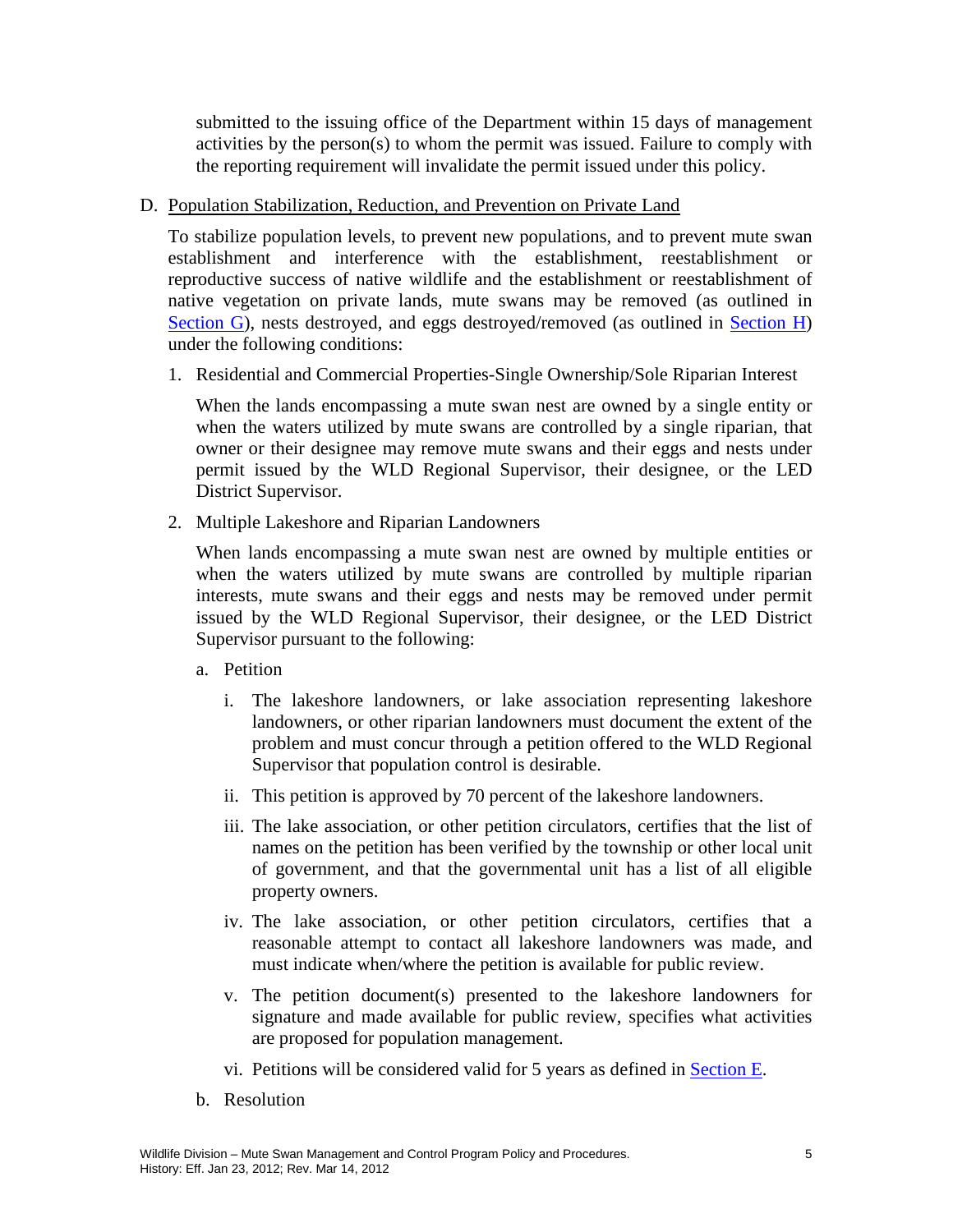- i. A local government official (township, city, etc.) representing the property owners on the subject lake, body of water, defined riparian area, and/or site may issue a resolution that approves mute swan management activities for that site. A copy of the resolution must be offered to the WLD Regional Supervisor with the application for a permit.
- ii. When proposed control activities will affect more than one unit of municipal government with an interest in the waterbody, resolutions that approve mute swan management activities for the related areas must be obtained for each unit. Copies of the resolutions must be offered to the WLD Regional Supervisor with the application for a permit.
	- If resolutions for approval cannot be obtained for each impacted municipal governmental unit, but control activities can be confined to areas related to the consenting unit(s) as supported by resolution(s), then activities may proceed.
	- If the control activities cannot be confined to the areas related to the consenting governmental unit(s), a resolution of support from the county commission can allow for control activities on the waterbody to take place.
- iii. Resolutions will be considered valid for 5 years as defined in Section E.
- 3. Single Bottomland Ownership
	- a. When the bottomlands of a water body are solely owned by a single entity, the owner or their designee may remove mute swans, eggs, or nests from their property with a written permit issued by the WLD Regional Supervisor or the LED District Supervisor. Bottomlands owned by multiple interests must apply for a permit utilizing the procedure described in Section D. 2 of this policy.
	- b. All removal of eggs, nests, and/or birds must occur on waters of the bottomland.
	- c. The bottomland owner must notify all landowners adjacent to the water body of mute swan management activities planned before they commence and provide proof of notification to the WLD Regional Supervisor or the LED District Supervisor.
- 4. Reporting

A written report of the number of mute swans removed, the nest locations, the number of eggs destroyed or removed, and the total hatch for the year shall be submitted to the issuing office of the Department within 15 days of management activities by the person(s) to whom the permit was issued. Failure to comply with the reporting requirement will invalidate the permit issued under this policy.

E. Issuance of Permits

Permits to control mute swans may be issued as authorized by the WCO Section 5.51. Permits may be issued by either the WLD Regional Supervisor, their designee, or the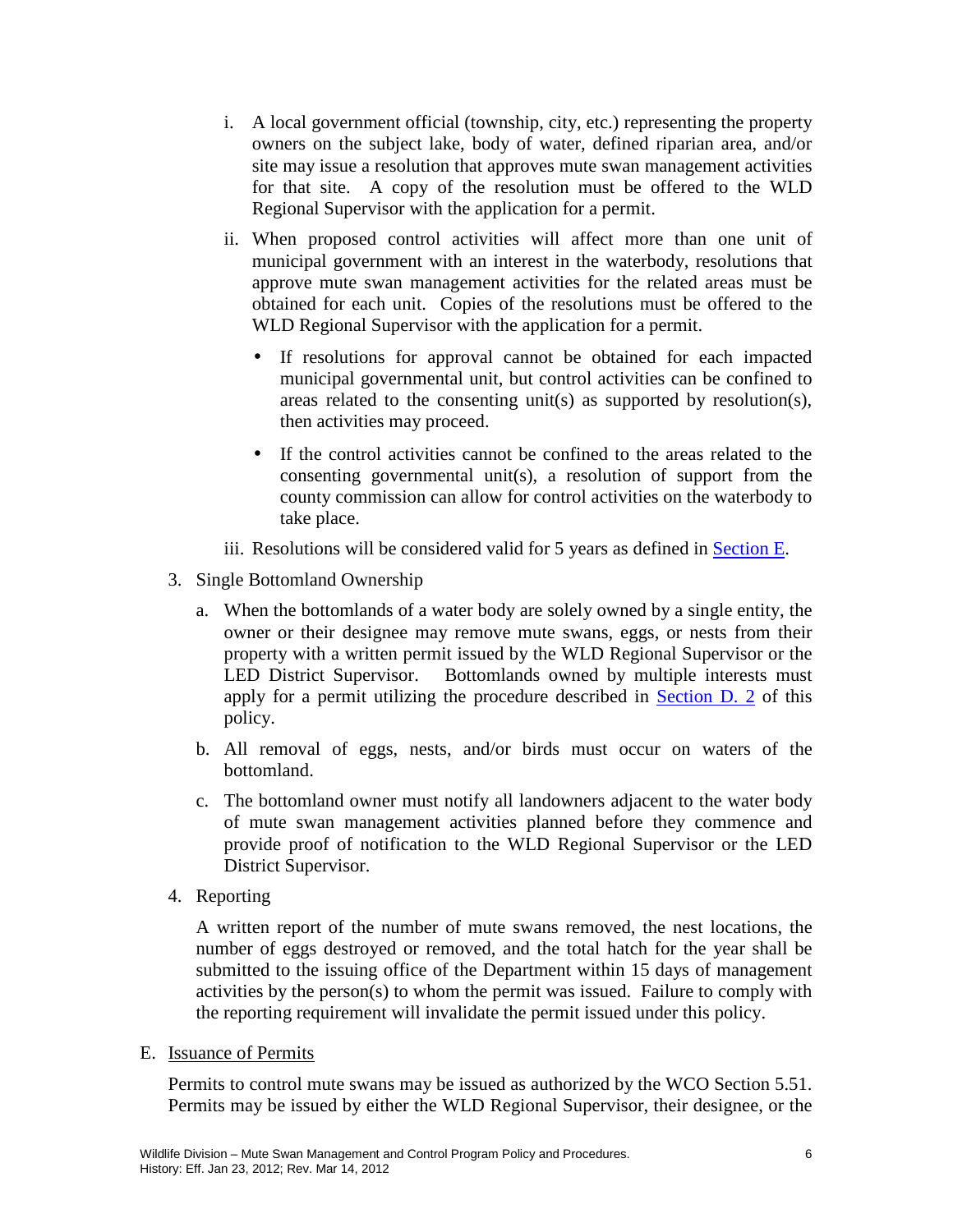LED District Supervisor. Permits shall be valid for five years or until the management needs identified in WCO 9.1 are no longer applicable. Permits may be revoked prior to expiration date if the guidelines in this policy are not followed or if management activities result in a threat to public health or safety. Permits shall be issued to landowners, lessees, or land managers and shall contain the following:

- 1. Name of landowner, land manager, or lessee,
- 2. Name of designated agent or licensed nuisance animal control firm or agency (when required) to conduct the control of the mute swans.
- 3. Authorized swan capture, euthanasia, and/or removal methods. Methods of capture, euthanasia, and/or removal must be as outlined in Section G of this document unless otherwise authorized by the veterinarian-in-charge at the WLD Wildlife Disease Lab,
- 4. Authorized carcass disposal methods as outlined in Section I of this document,
- 5. Authorized methods of nest and egg destruction or removal as outlined in Section H of this document.

### F. Nuisance Animal Control Firms and Agencies

Nuisance animal control firms and agencies conducting mute swan removal must be permitted by the WLD. Equipment used to capture, euthanize, and/or remove mute swans must be consistent with Section G of this document.

#### G. Approved Methods of Capture, Euthanasia, and/or Removal

Rehabilitation of mute swans is not allowed and under no condition will captured mute swans be released back into the wild in Michigan. With the exception of an individual that is in imminent danger or being attacked by a mute swan, only DNR personnel, local, state, and federal law enforcement, permitted nuisance animal control firms or agencies, permitted individuals, or permitted landowners (or their designee) may destroy mute swans. The method of capture, euthanasia, and/or removal will be indicated in the permit issued to the individual or landowner.

- 1. Swans will be euthanized by one of the following methods approved by the American Veterinary Medical Association:
	- a. Live capture and euthanized by a veterinarian at the WLD Wildlife Disease Lab,
	- b. Live capture and inhalation of carbon dioxide,
	- c. Live capture and injection of approved euthanasia drugs,
	- d. Live capture and cervical dislocation,
	- e. Capture with Alpha Chloralose: Alpha Chloralose may be used only by USDA/Wildlife Services personnel to capture mute swans. Pursuant to FDA restrictions, waterfowl captured with Alpha Chloralose for subsequent euthanasia must be killed and buried or incinerated, or
	- f. Single shot to the head with approved firearm as indicated in the permit.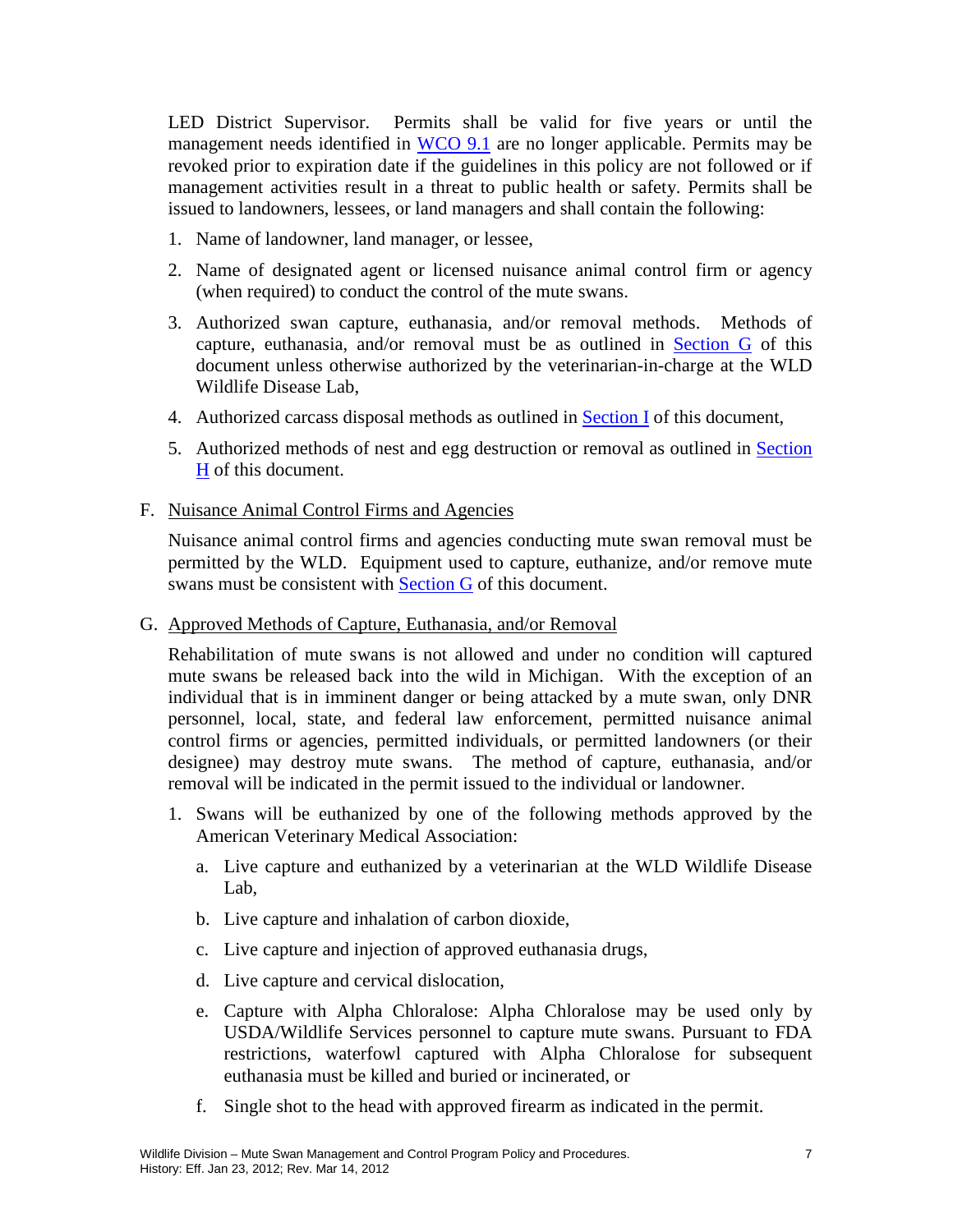- 2. If lethal shooting of free swimming mute swans is allowed on the permit, the permit holder must follow all safety protocols. Where feasible, firearms should be restricted to those lawfully allowed during the regular waterfowl season. Shot must be restricted to nontoxic varieties.
- 3. Department personnel do not require a permit to capture, euthanize, and/or kill mute swans. Department personnel and local and state police agencies may use firearms and ammunition consistent with those used in their day-to-day operations or those deemed appropriate by the WLD Regional Supervisor or the LED District Supervisor.
- 4. If another swan species is incidentally shot by a permit holder, it must be reported immediately and its carcass must be turned over to the WLD Regional Supervisor or the LED District Supervisor.

### H. Egg and Nest Destruction

Mute swan eggs and nests may be destroyed only in the following manner:

- 1. Eggs may be sprayed with or submerged in 100% food-grade corn oil. The entire surface of the egg must be coated. Eggs that are destroyed should be placed back in the nest to prevent re-nesting,
- 2. Eggs may be shaken and placed back in the nest to prevent re-nesting,
- 3. Eggs may be chilled,
- 4. Eggs may be removed and disposed of according to local ordinances and applicable state laws,
- 5. Nest material may be physically removed or altered to deter nesting and/or renesting, and/or
- 6. If nesting mute swans are removed as outlined in Section G, nests and eggs may be destroyed and removed to deter nesting and/or re-nesting by other mute swans.
- I. Carcass Disposal

Mute swans euthanized or removed by approved methods, as outlined in **Section G**, must be incinerated, buried, or placed in landfill according to federal, state, and local regulations.

J. Notification of Management Activities

Prior to undertaking an approved method of capture, euthanasia, and/or removal as outlined in Section G or egg and nest destruction as outlined in Section H, the permit holder must call 1 800-292-7800 and render any information requested by the Report All Poaching (RAP) office of the DNR, including but not limited to:

- 1. Location of control activity
- 2. Date and approximate time of control activity
- 3. Description and count of individuals involved in the control activity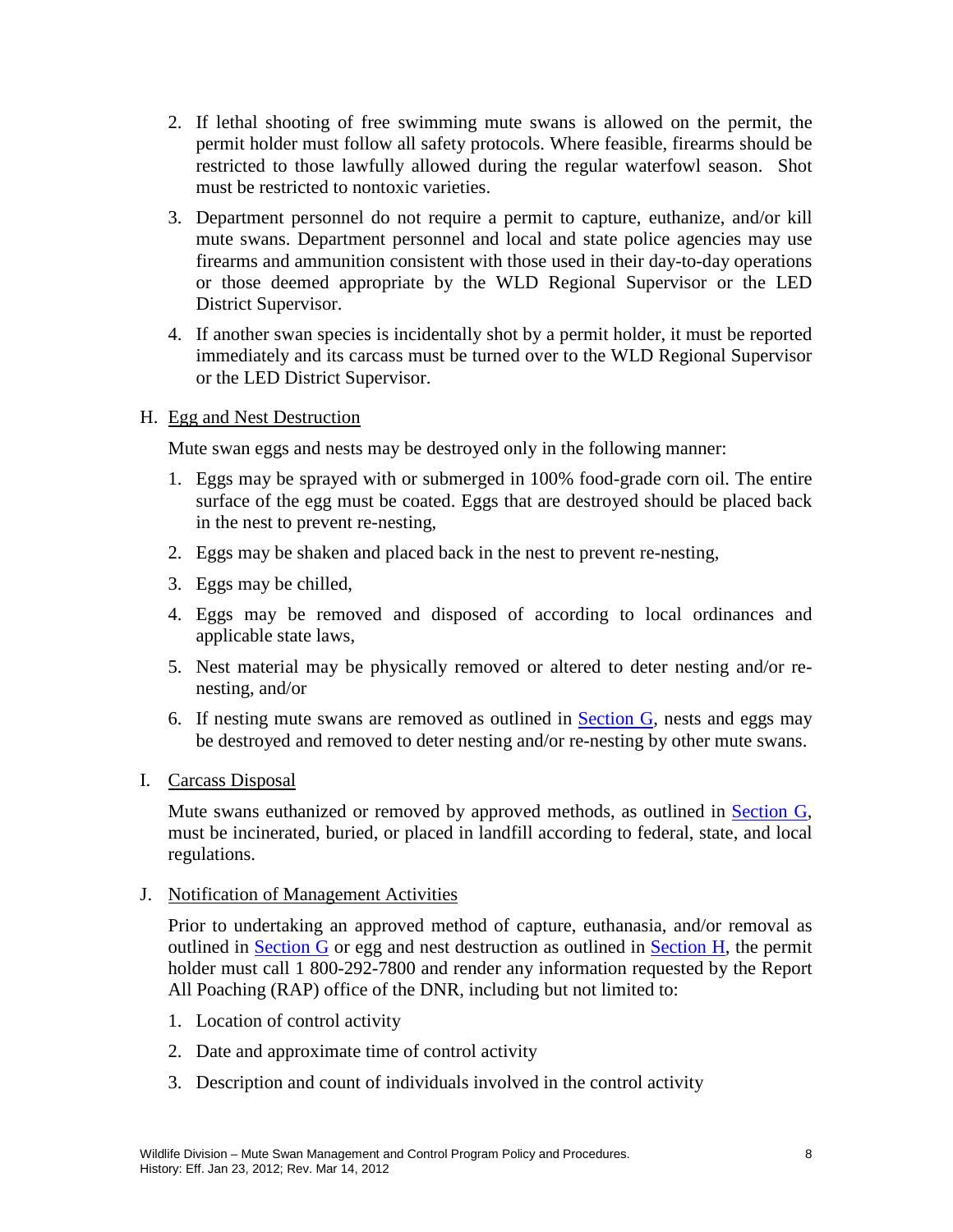- 4. Description of the equipment (boats, etc.) used in the control activity.
- K. Captive Mute Swans

Mute swans are currently held in Michigan by persons with a Permit to Hold Wildlife in Captivity. Some birds (including progeny produced) escape from persons with permits and contribute to the feral population problem.

1. Pinioning and Banding Requirements

To prevent and control escape of mute swans to the wild from captive facilities, all progeny produced in captivity must have one wing pinioned within five days after hatch and fitted with numbered leg bands provided by the WLD Regional Supervisor or their designee.

2. Importation

The importation of mute swans or the eggs of mute swans is prohibited.

[Note exception for commercial re-importation across state lines by a licensed facility in Section K.3.a].

- 3. Commercial Use of Mute Swans
	- a. Some banded adult mute swans are shipped out-of-state each spring by Michigan licensed breeders to supply show ponds in neighboring states. These birds are then imported back into Michigan for the winter period. The importation back into Michigan of banded Michigan birds is lawful, provided interstate shipping regulations of the Michigan Department of Agriculture and Rural Development are complied with and the facility engaging in the activity has a Permit to Hold Wildlife in Captivity. This importation is permitted under provisions of the interstate commerce clause. Birds not originating in Michigan may not be imported.
	- b. Some captive mute swans are moved within the state from one location to another. This is lawful provided the locations are licensed under the Permit to Hold Wildlife in Captivity, and the birds are transported and held in accordance with all permit requirements.
	- c. Captive mute swans may be exported to other states only with written permission from the State agency responsible for wildlife management in the receiving state.
- L. Public Contact Record

All mute swan contacts from the public shall be systematically recorded at all Department Operations Service Centers and field offices on the Mute Swan Public Contact Record form (Attachment 1). An annual summary by each WLD Region shall be forwarded to the Waterfowl and Wetland Specialist by December 1 each year.